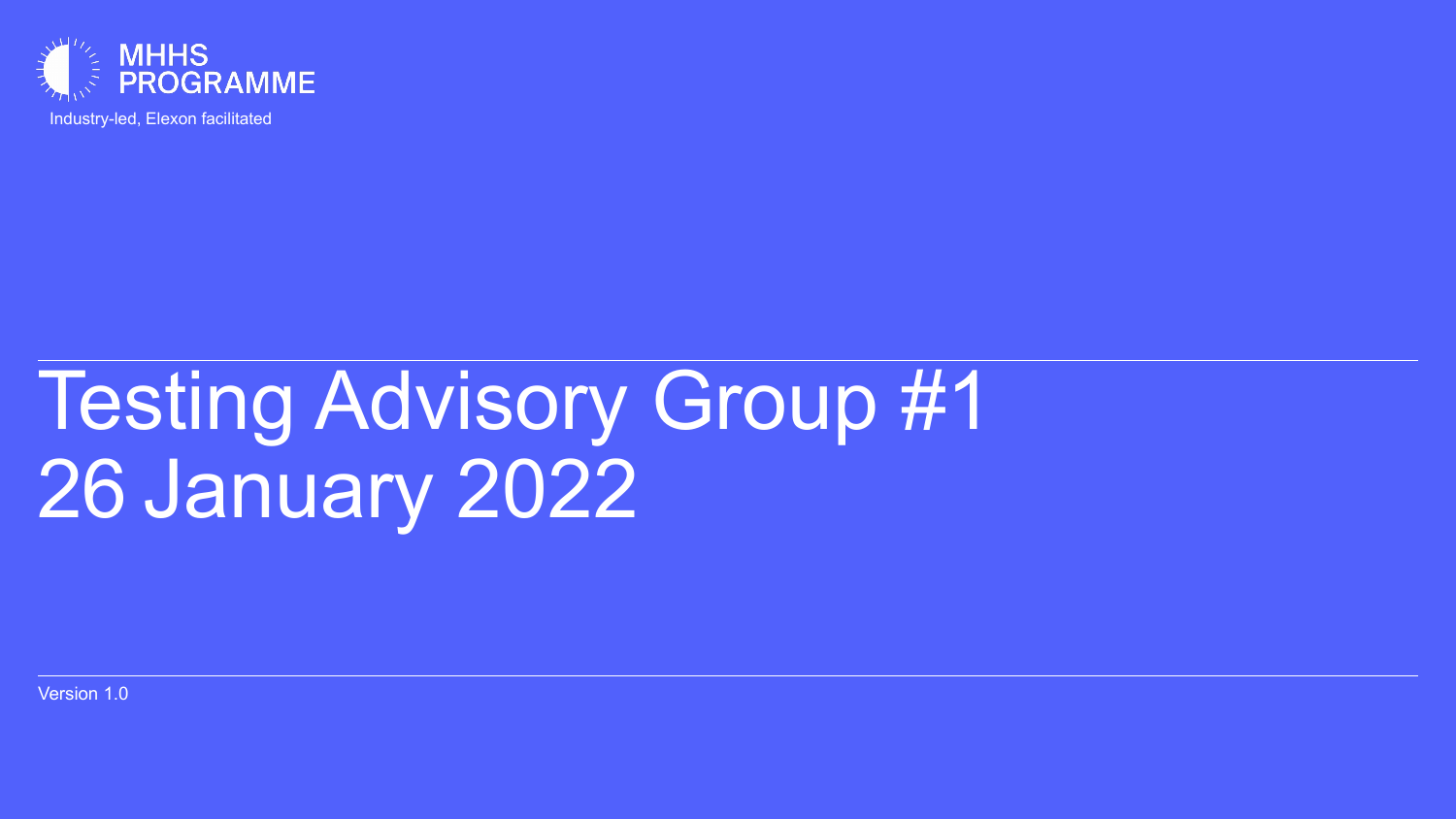#### **Agenda**

| 1. Welcome and<br>Introduction | 2. Terms of Reference<br><b>Sign Off</b> | 3. Milestones and<br><b>Upcoming Deliverables</b> | <b>4. Next Steps</b> |
|--------------------------------|------------------------------------------|---------------------------------------------------|----------------------|
| <b>Chris Welby</b>             | <b>Adrian Ackroyd</b>                    | Kate Goodman                                      | <b>Chris Welby</b>   |
| 15 mins                        | 5 mins                                   | 15 mins                                           | 5 mins               |
|                                |                                          |                                                   |                      |
|                                |                                          |                                                   |                      |
|                                |                                          |                                                   |                      |
|                                |                                          |                                                   |                      |
|                                |                                          |                                                   |                      |

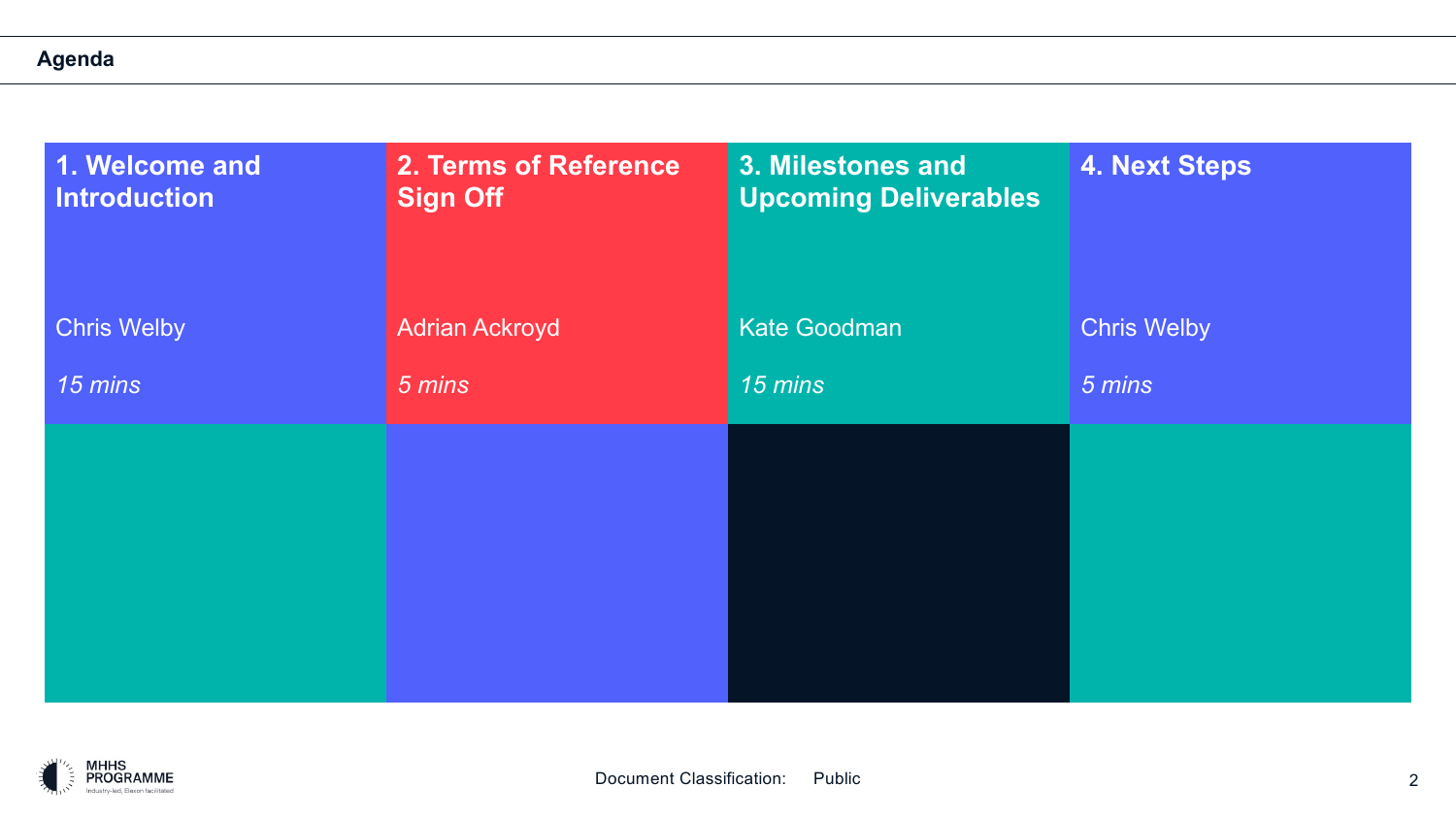## Welcome and Introduction

Chris Welby

*10 mins*

**1**



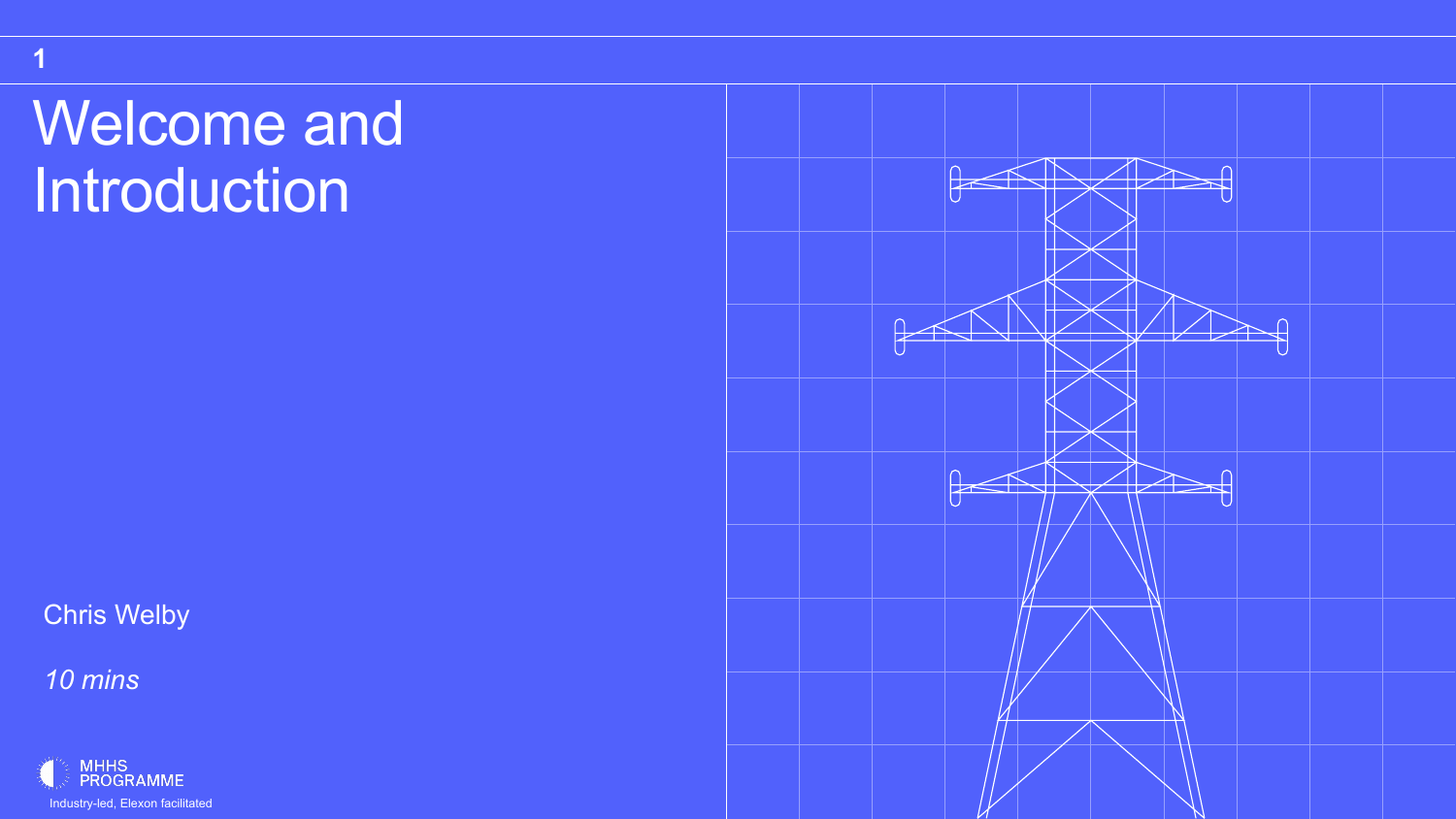## **MHHS Programme Objective**

To develop and then implement an enduring process for MHHS that delivers benefits for consumers by maximising the opportunities provided by smart metering in enabling an intelligent, flexible energy system by October 2025



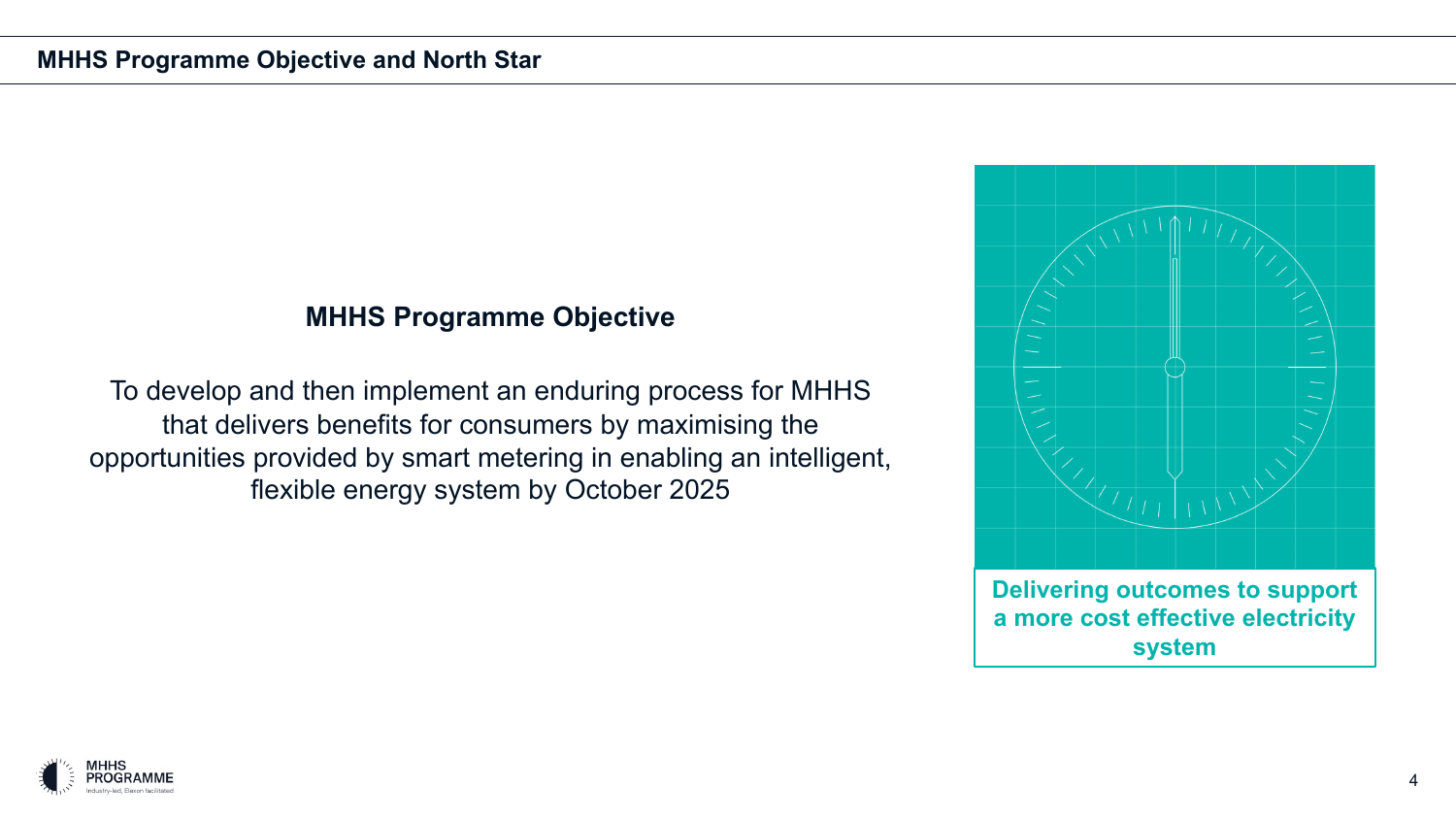#### **MHHS Mobilisation Stage – Programme Principles**



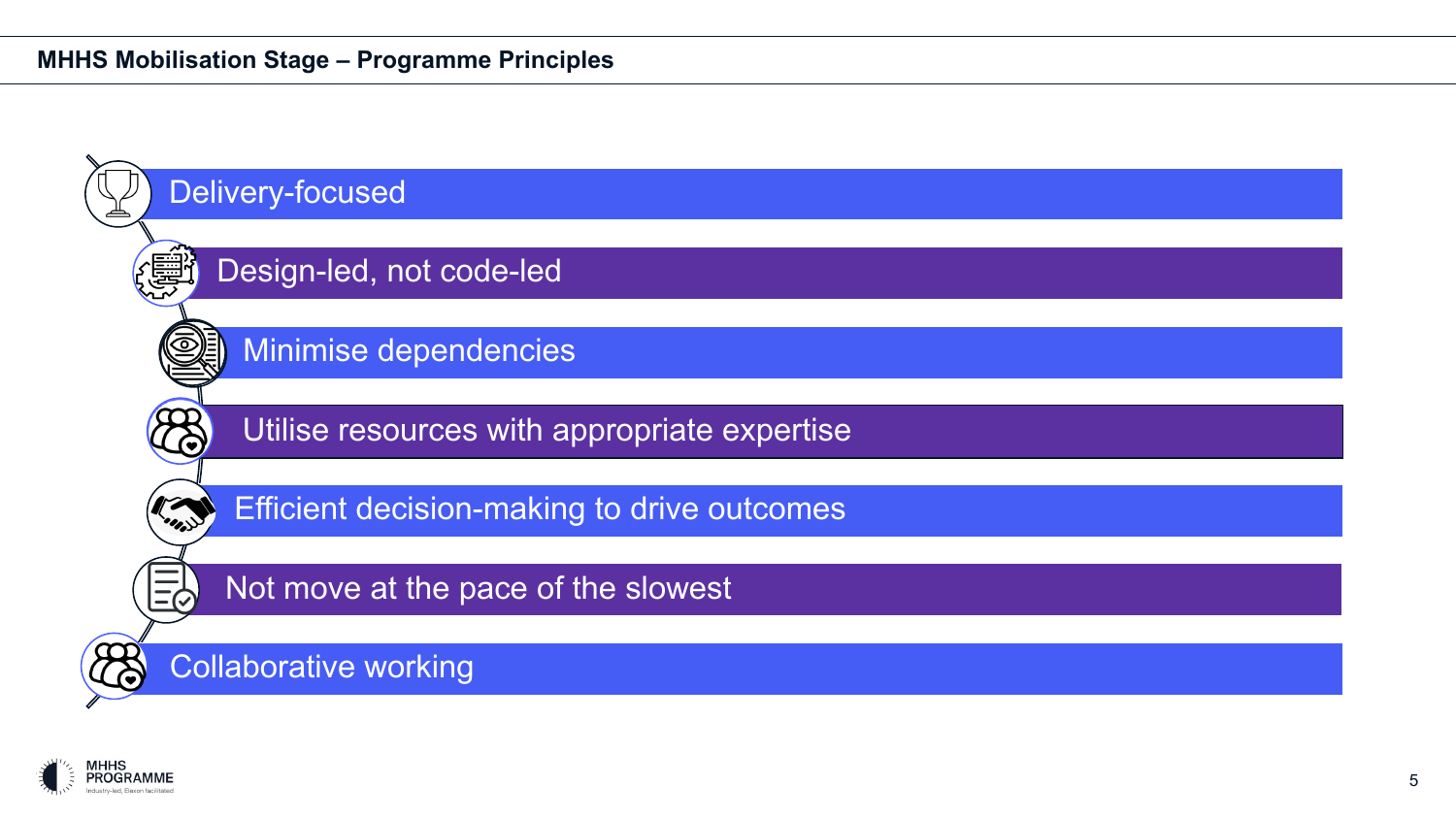

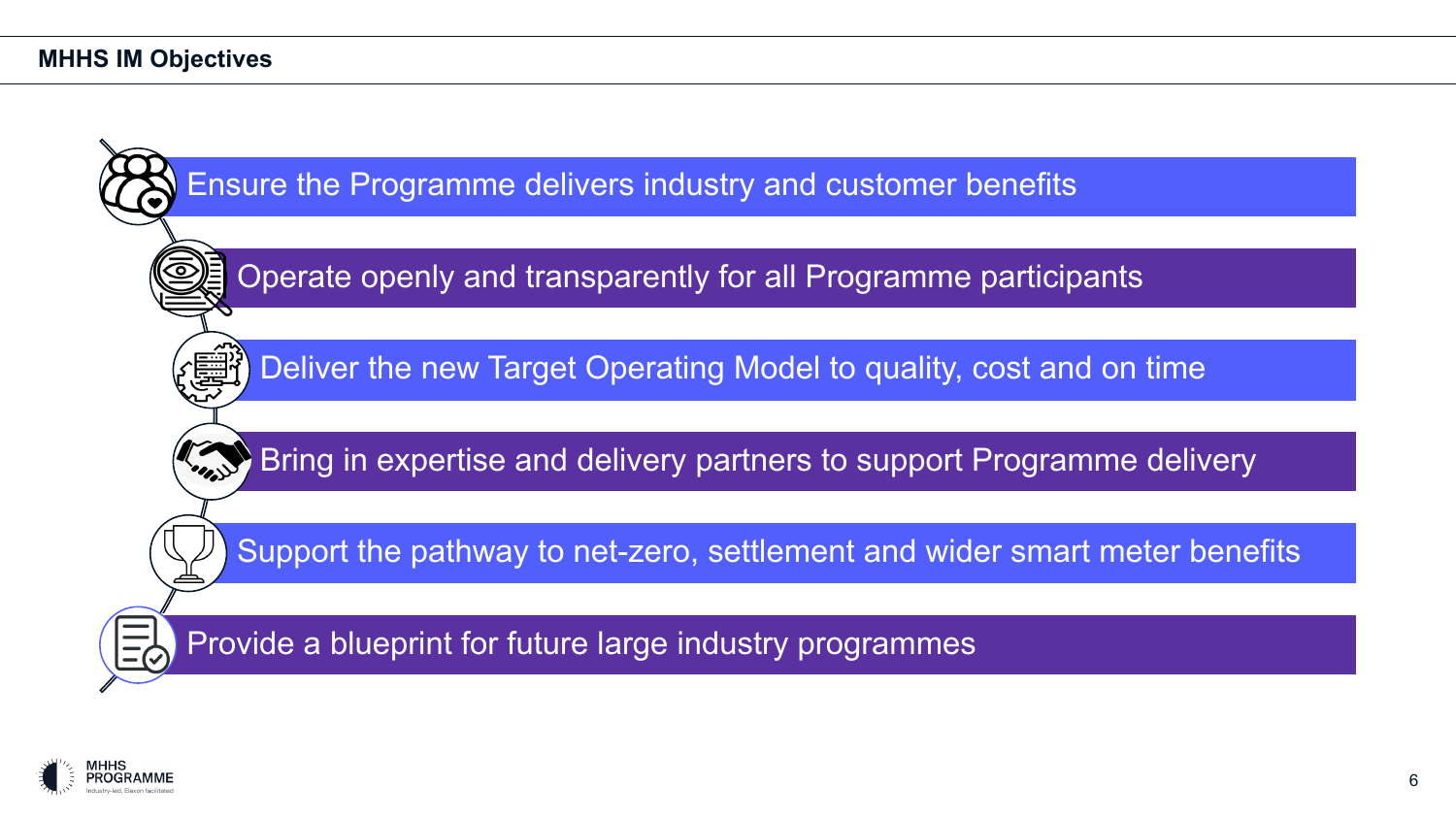|                  | <b>Programme Structure</b> | We have defined the Central Programme structure                               |  |
|------------------|----------------------------|-------------------------------------------------------------------------------|--|
|                  | <b>LDP Procurement</b>     | We have procured a Lead Delivery Partner (LDP)                                |  |
| $\boldsymbol{3}$ | <b>Design</b>              | We have consolidated existing design groups into a new Design<br>workstream   |  |
|                  | <b>Communications</b>      | Our communications strategy is in place                                       |  |
|                  |                            |                                                                               |  |
| 5                | <b>Separation</b>          | We have listened to participants and defined a solution for<br>implementation |  |

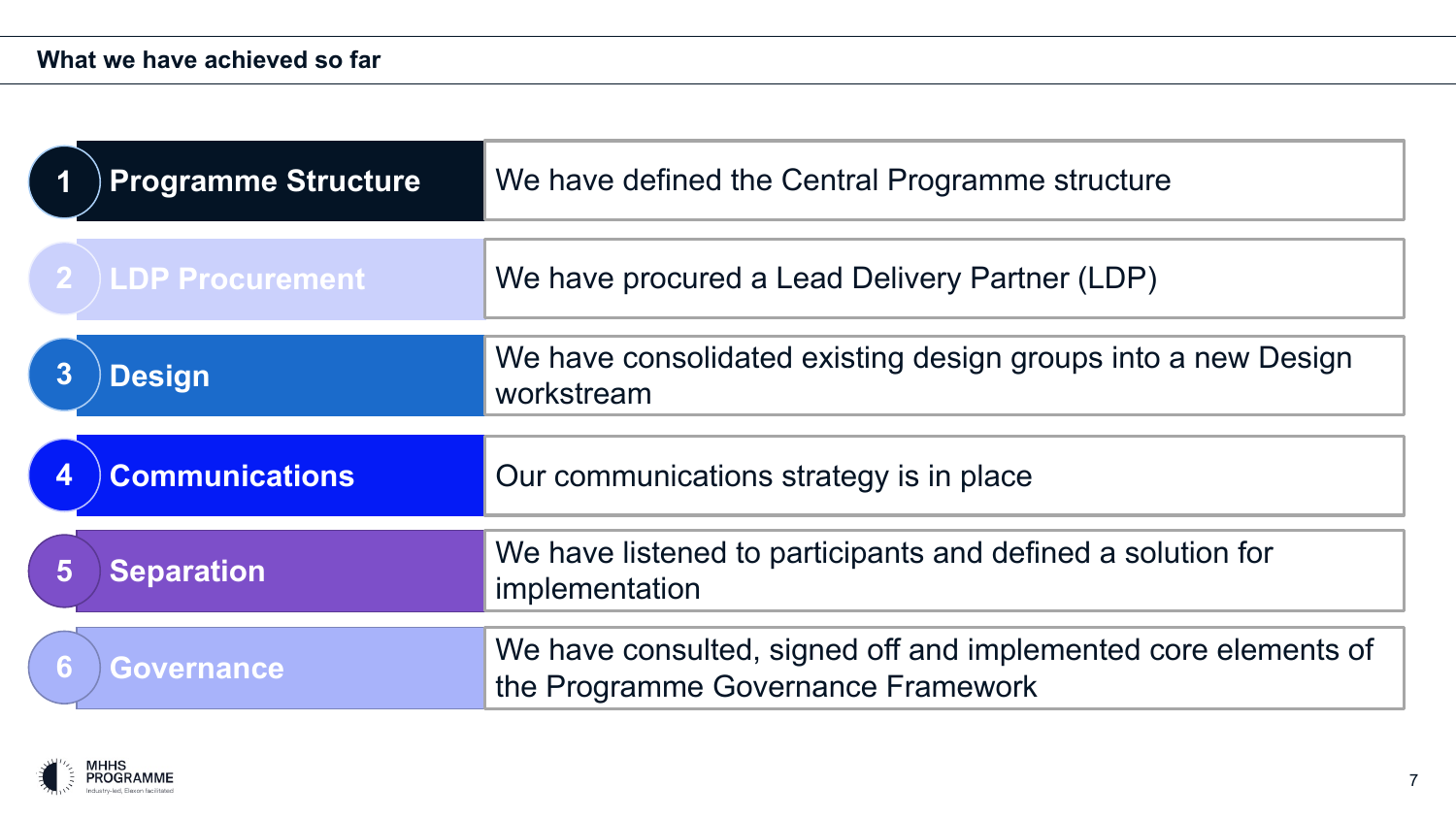## Terms of Reference Sign **Off**

Adrian Ackroyd

*5 mins*

**2**



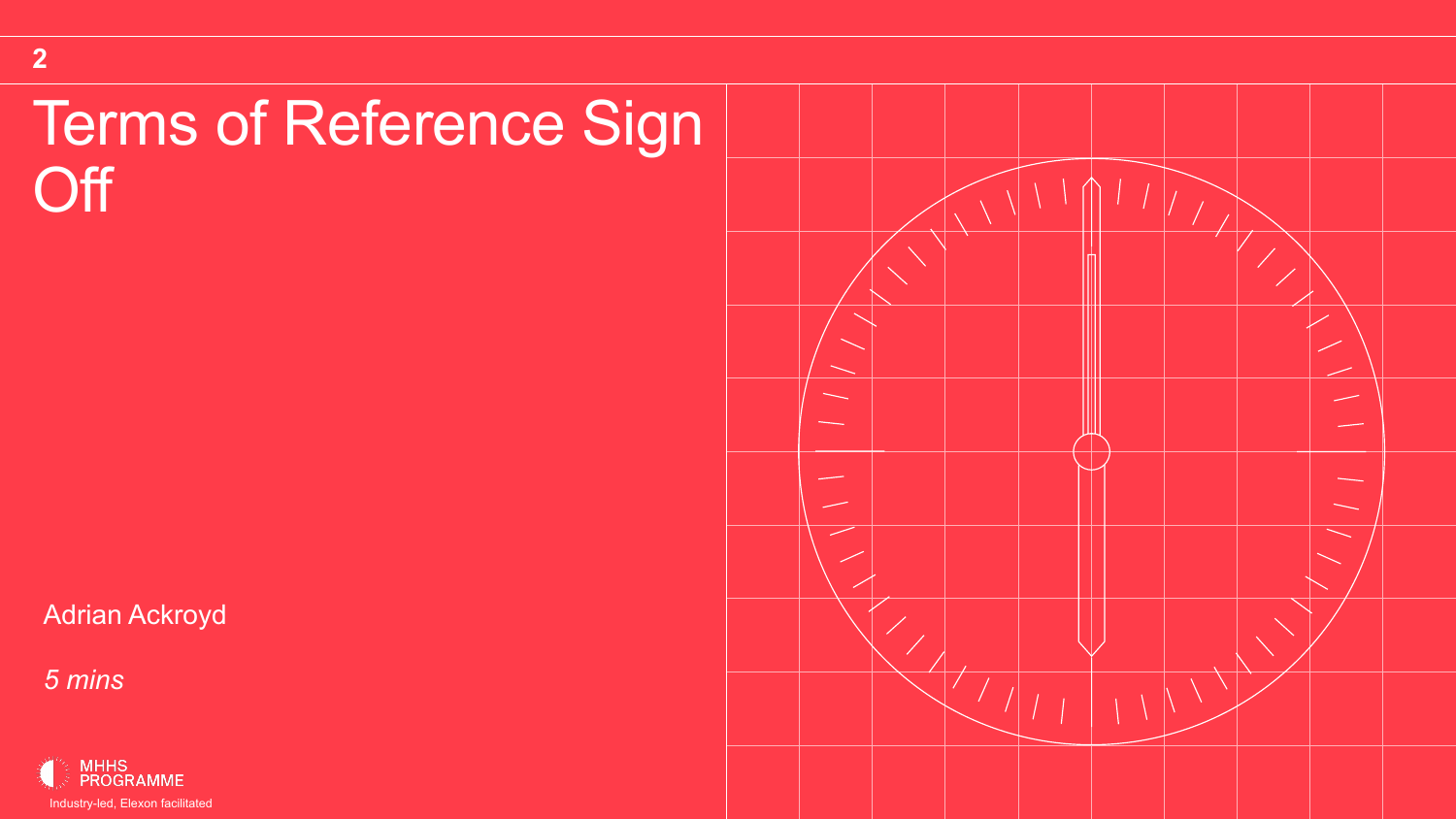## Milestones & Upcoming **Deliverables**

Kate Goodman

*15 mins*

**3**



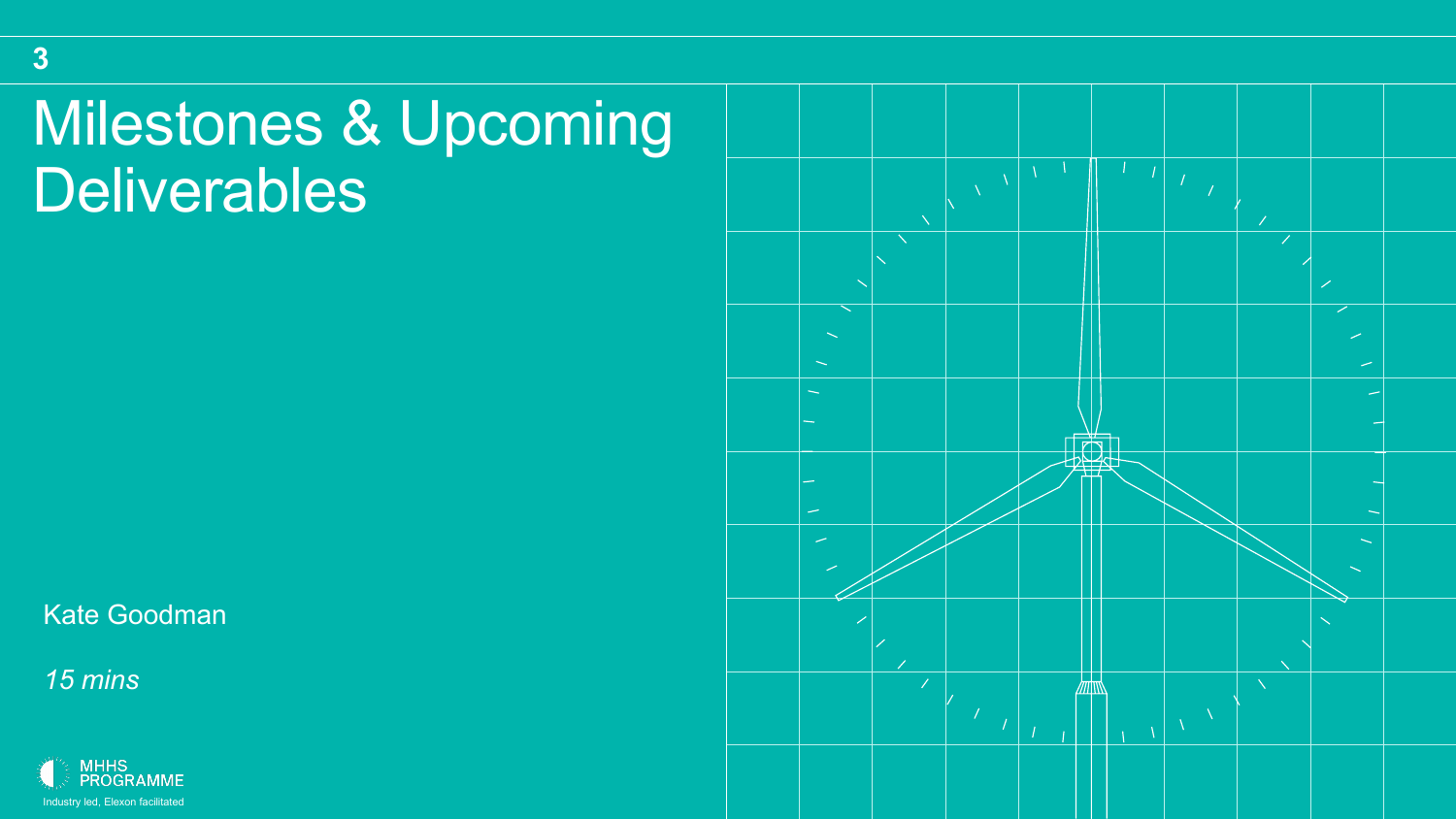The first testing-related **Programme Milestone is M9 – System integration testing start**. For this milestone, TAG will be expected to make a recommendation to PSG.

TAG will be the **approver for all key testing-related deliverables** and there are a number of these in **H1 2022**. In addition, TAG may wish to review and/or discuss other testing-related deliverables.

| <b>M5 deliverables for TAG approval (in H1 2022)</b> |                                            |  |
|------------------------------------------------------|--------------------------------------------|--|
| <b>Approval Date</b>                                 | <b>Deliverable</b>                         |  |
| 30/04/2022                                           | <b>E2E Integration &amp; Test Strategy</b> |  |
| 30/04/2022                                           | <b>E2E Data Strategy</b>                   |  |
| 30/04/2022                                           | Data Plan for Industry-Wide Testing        |  |

| M5 deliverables of interest to TAG members (in H1 2022) |                                             |  |  |
|---------------------------------------------------------|---------------------------------------------|--|--|
| <b>Final publication due</b>                            | <b>Deliverable</b>                          |  |  |
| 30/04/2022                                              | Data Working Group established and convened |  |  |
| 30/04/2022                                              | Pre-qualification guidance                  |  |  |
| 30/04/2022                                              | <b>Requirement Traceability Matrix</b>      |  |  |
| 30/04/2022                                              | Requirements baseline                       |  |  |

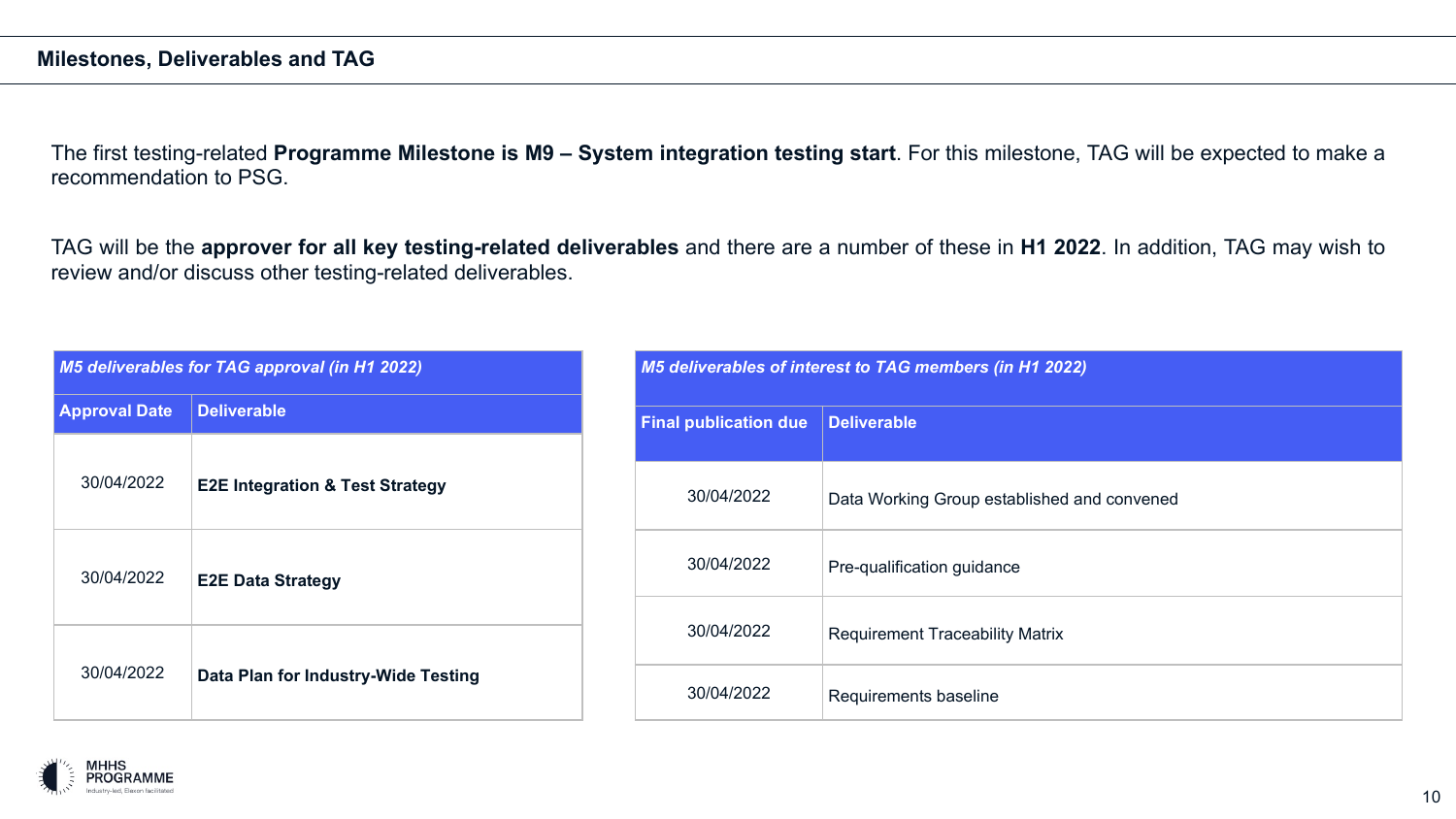## Next Steps

**Chris Welby** 

*5 mins*



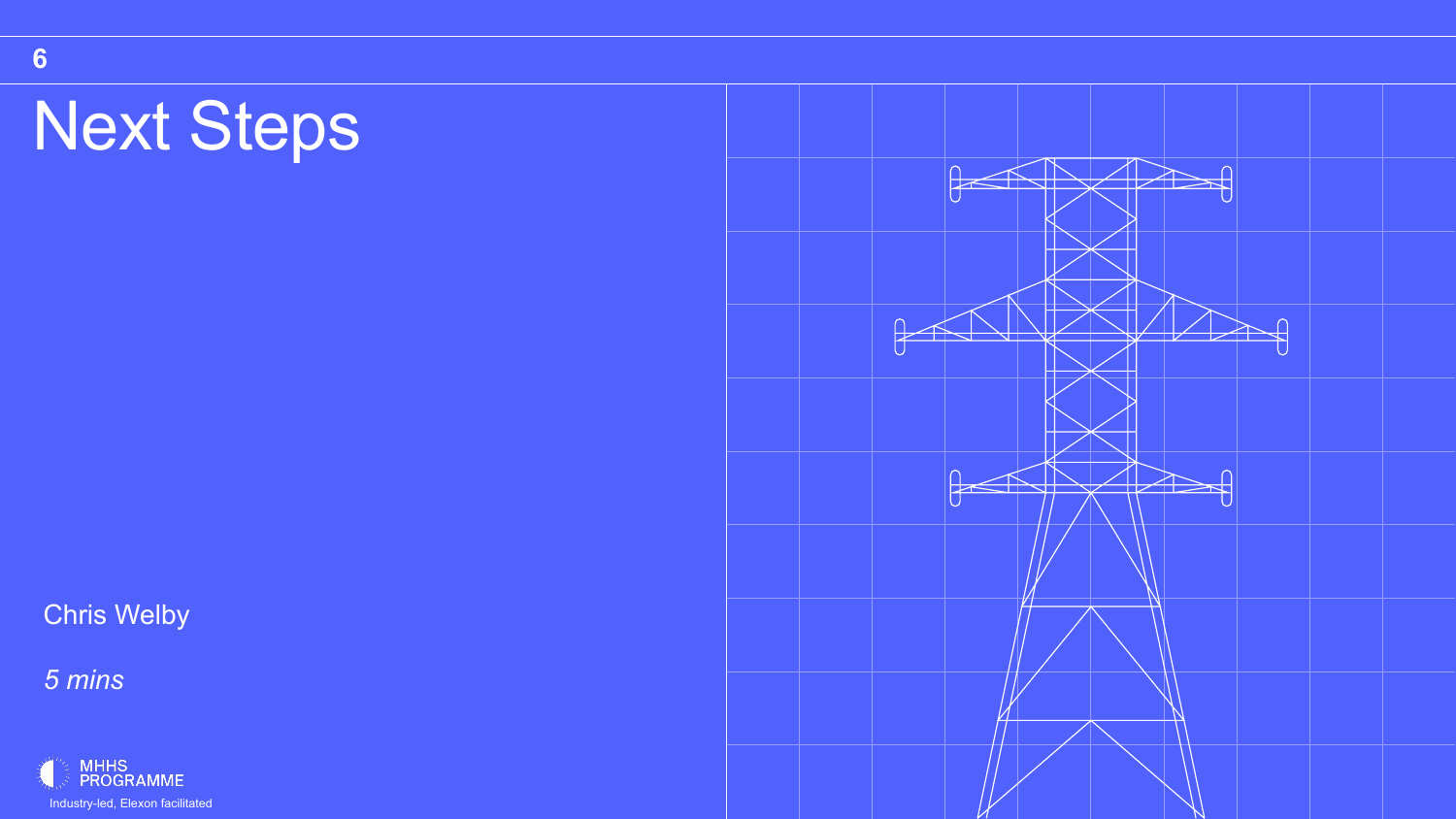## Testing Advisory Group look forward

- TAGs will be scheduled for the 3<sup>rd</sup> Wednesday of the month going forward (next TAG 16<sup>th</sup> February 2022)
- We will look to start setting up Level 4 Working Groups before the next TAG (for example, Data Working Group)
- Ahead of February's TAG, please think about what you'd like to see from Integration & Test Strategy and Data Strategy

## Next steps

• Confirm Actions from meeting

#### **Contact: PMO@mhhsprogramme.co.uk**